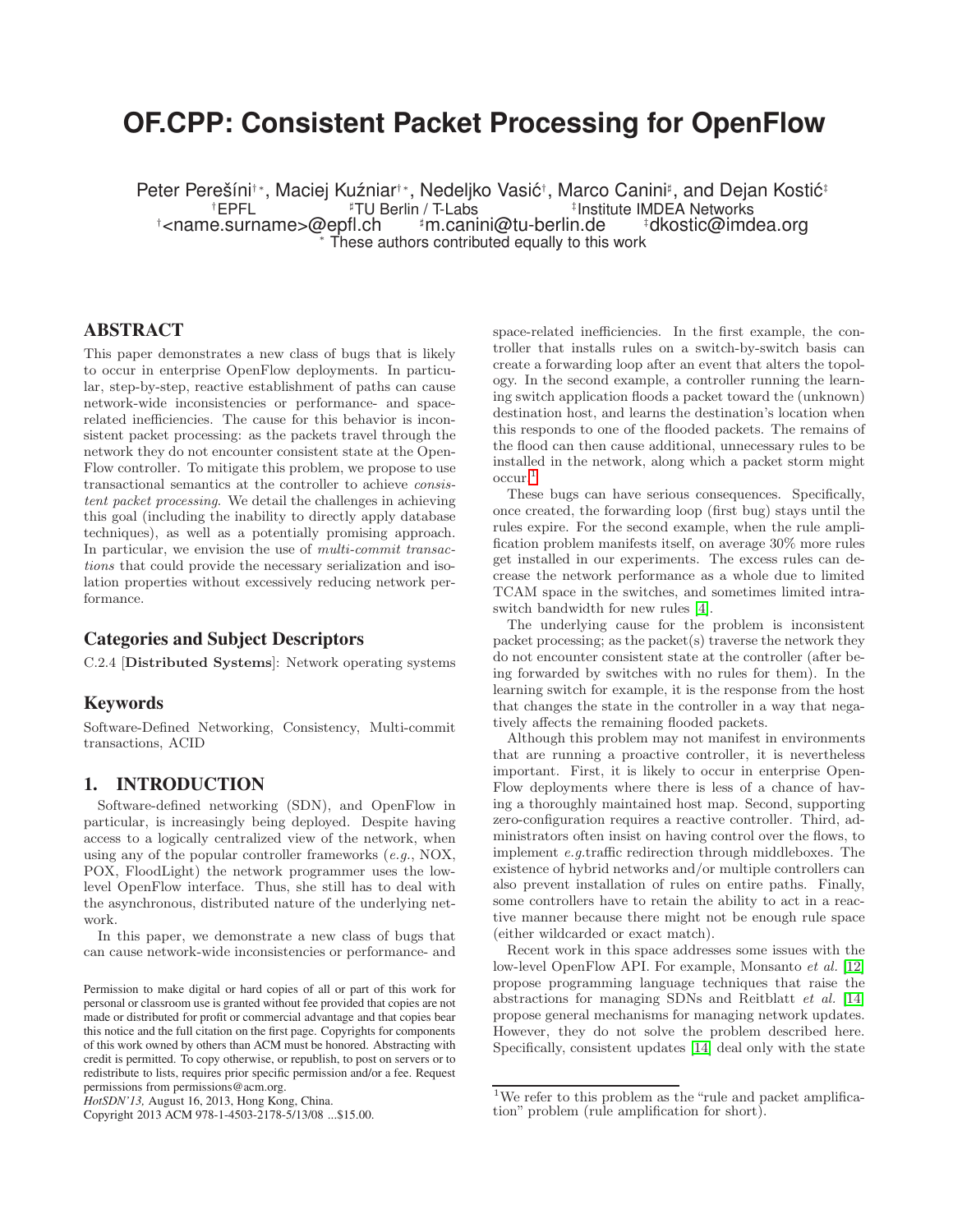in the switches, whereas the inconsistent packet processing problem has to do with the state at the controller itself.

To mitigate this problem, we propose to use transactional semantics at the controller to achieve consistent packet processing. However, we do not advocate a straightforward application of the classic ACID (Atomicity, Consistency, Isolation and Durability) semantics. Numerous issues discourage its use, including:  $(i)$  lack of clear specification of the events pertaining to a single transaction,  $(ii)$  difficulty in knowing when to commit  $(e.g.,$  tracking when the last packet exits the network is difficult and costly), and (iii) difficulty of rolling back network state and packets already sent from the network's edge.

To achieve the desired isolation properties in the domain, we envision the use of multi-commit transactions. The main idea is to allow each event  $(e.g., \text{PacketIn processing at the})$ controller) to run as a subtransaction and commit, while a (high-level) transaction continues to exist. We carefully examine the possible orderings of state accesses and updates caused by concurrent subtransactions, and specify when they are allowed to commit. The (high-level) transaction still consists of all events related to a particular packet. The rule amplification problem for example would be avoided, as all packets in a flood interact with the controller in isolation, as if there are no other flows in the network.

The isolation properties provided by multi-commit transactions are not complete. In particular, newer transactions see the effect of committed subtransactions of older transactions, while the older transactions do not see commits of new transactions. This transactional semantics avoids the difficult issues of: (i) rolling back an excessive amount of network state on aborts, and  $(ii)$  knowing when to commit a (large) transaction. As a result, our expectation is that network performance will be the same or marginally reduced. Note that our proposed semantics is different from nested transactions [\[15\]](#page-5-3). The contributions of this paper are as follows:

- 1. We identify a new type of bugs and their root cause inconsistent packet processing. (§[2\)](#page-1-0)
- 2. We examine the possibility of using traditional database semantics for SDN packet processing. (§[3\)](#page-2-0)
- 3. We propose the multi-commit transactional model, a first step toward addressing the problem. (§[4\)](#page-2-1)

## <span id="page-1-0"></span>**2. INCONSISTENT PACKET PROCESS-ING**

In this section, we describe a new class of controller bugs we tentatively call "inconsistent packet processing" bugs. We first illustrate the problem on two examples.

Loop installation bug. Consider an OpenFlow controller that installs a lowest latency path between the source and destination on a switch-by-switch basis. The straightforward implementation of such a controller contains a potentially harmful race bug: if the topology changes in the middle of path installation, the controller will install the rest of the path according to the new routing. This can potentially lead to a forwarding loop.

Assume host  $h1$  sends a packet to destination host  $h2$  in the topology of Figure [1,](#page-1-1) with the  $s1-s3$  link initially being down. Then, the following sequence of events will result in a forwarding loop in the network:



<span id="page-1-1"></span>Figure 1: A loop formed by a buggy controller that installs paths on a switch-by-switch basis.

- 1. h1 sends a packet to switch s1, which sends it to the controller (because it has no rule for it);
- 2. the controller installs rule  $s1 \rightarrow s2$  (only way to reach h2) and sends the packet along the path;
- 3. meanwhile, the low-latency link  $s1 s3$  comes up;
- 4. s2 sends the packet to the controller (no rule);
- 5. the controller installs rule  $s_2 \rightarrow s_1$  (the shortest path is now  $s2 \rightarrow s1 \rightarrow s3$ ) and sends the packet;
- 6. rule  $s_2 \rightarrow s_1$  is installed, thus creating a forwarding loop between s1 and s2;

Note that in a real deployment OpenFlow switches will refuse to forward packets back to their ingress port and simply drop them, thus creating a black hole instead of a loop. One may wonder if this simple check (either in the controller or in the switch) would prevent loops. Unfortunately, a slightly extended version of the example will create loops even if such checks are present as shown in the technical report [\[13\]](#page-5-4).

"Rule amplification" bug. The second example involves l2\_multi (a component of the popular POX platform), a multi-switch version of the learning switch that maintains a mapping  $host \mapsto (switch, port)$  for every switch in the network. The controller code is involved in locating a destination host when a packet is directed to it. Specifically, when the host location  $h_{dst}$  is unknown, the controller instructs the first switch that encounters a packet for  $h_{dst}$  to flood the packet along a spanning tree. As flooded packets reach the adjacent switches, the controller instructs them to continue flooding the packet. Once host  $h_{dst}$  is reached and responds with a packet of its own, the controller sees the reply packet and learns  $h_{dst}$ 's location. However, the remains of the flood could still be traversing the network and when these duplicate packets reach OpenFlow switches, they are once again sent to the controller. Because the destination  $h_{dst}$  is now known, the controller routes these duplicate packets towards  $h_{dst}$ . Depending on the number of duplicates (which reflects network size) and topology, this may potentially gen-erate a packet storm.<sup>[2](#page-1-2)</sup> Moreover, the controller installs the (unnecessary) additional rules in the switches. Combined, these two effects ultimately hurt the performance of other flows in the network, as well as the overall network scalability for two reasons. First, additional rules occupy precious TCAM space. Second, the intra-switch bandwidth for rule installation can be surprisingly small [\[4\]](#page-5-0). This phenomenon manifests itself anytime the controller does not know the

<span id="page-1-2"></span><sup>2</sup> Similarly to the previous example, the packet storm might be mitigated by OpenFlow switches. If the shortest path from flooded packet to  $h_{dst}$  points back to the link the packet came from, the OpenFlow switch will drop the packet unless OFPP\_IN\_PORT is used instead of a port number.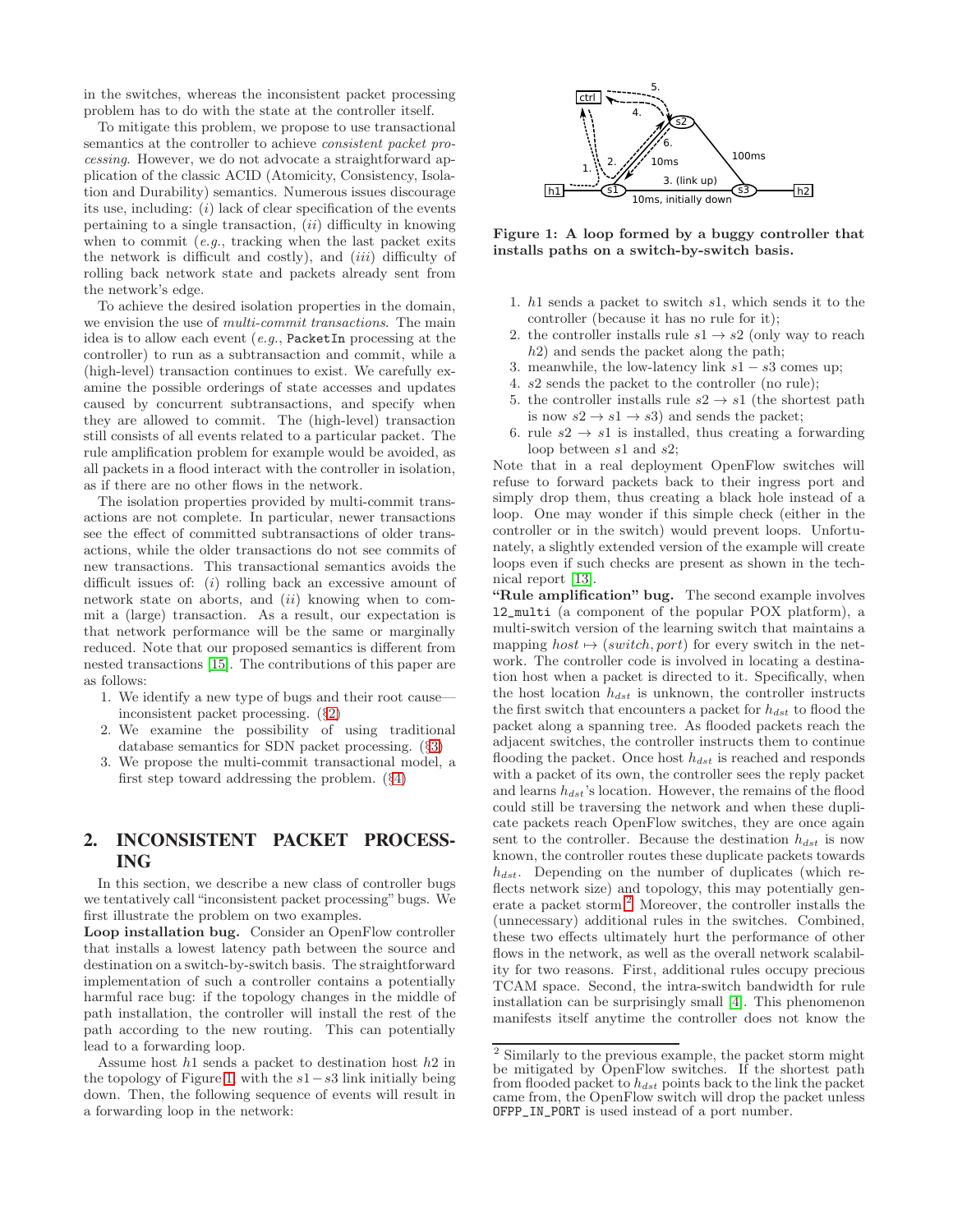end-host's location, such as during controller startup, host mobility or periodic timeouts.

Generalizing the bugs Both of our examples contain a race condition. If we examine it more closely, the root cause of the problem is what we term inconsistent packet processing: i.e., the change of controller state while packets traverse the network. More precisely, both mentioned controllers were written with the assumption that the subsequent PacketIn handler executions for the same packet will be handled with a state that was left from the last time a packet or its duplicate was seen Unfortunately, this assumption does not hold. More importantly, designing controller programs which do not require this assumption is hard. In the lowest path delay example, after receiving a topology change event, the controller would need to invalidate not only the inaccessible paths, but also all partially-installed paths. Similarly, POX's l2\_multi module would need to distinguish between copies of the flooded packet, and either drop or flood them.

These bugs can have severe consequences. Once created, the forwarding loop caused by the first bug stays in place until the rules expire. When the rule amplification problem manifests itself, on average 30% more rules get installed in our experiments (Section [6\)](#page-4-0).

## <span id="page-2-0"></span>**3. ACID TASTE OF CHALLENGES**

The cause of inconsistent packet processing is the absence of atomic processing of events related to the same packet. In both examples, the controller logic assumed isolation from unrelated events while the chain of related PacketIns was processed. These findings suggest examining the classic ACID transactional model.

Defining transactions and their semantic. Intuitively, a transaction is a set of related events which are to be processed in isolation from other events. However, unlike traditional databases, in SDN there is no explicit notion of which controller operations are related and should be processed as a transaction. Requiring the programmer to specify which events belong to which transaction would be hard because the events in the network are asynchronous in nature and can cause events to occur at the controller at different points in time. Rather, we strive for a solution in which the controller framework knows which events it should put together as a transaction on behalf of the programmer.

In the rest of the paper, we will concentrate only on Pack-etIn events.<sup>[3](#page-2-2)</sup> We state that a set of PacketIn events forms a transaction  $(i.e.,$  the events are related) iff they are all events caused by a single packet and/or its duplicates. Work in that direction is however orthogonal to this paper.

Commit! But when? We do not require the programmer to explicitly specify the end of transactions. Instead, they end implicitly when the last packet associated with the transaction leaves the network. Thus, we now face the issue of identifying such events.

Rolling back transactions. Assuming we know when the transaction ended and should be committed, we need to take care of potential aborts, and rollback the modified state as if the transaction never happened. Note that state comprises not only the state of the controller, but also the state of the network. Unfortunately, rolling back the state of the network, especially the packets sent from the network edge, is infeasible.

The cost of enforcing ACID. The biggest problem in trying to provide the ACID semantics is the fact that the network cannot undo the packets that have been delivered to end-hosts. Thus, providing atomicity and isolation comes at a high cost: buffering every change to the controller and network state including the switch rules being installed, and the packets associated with the transaction. The location where this additional data would have to be stored is orthogonal to our discussion. A further problem is that buffering PacketOut commands (which instruct switches to emit packets) causes additional issues: if a packet was eventually destined to reach a switch without any matching rule, we will not receive the consequent PacketIn event, rather, we need to emulate it. When it comes to dealing with packets destined for end-hosts, there are two possible approaches for providing full ACID semantics:  $(i)$  have a shadow (emulated) copy of the network and controller for each transaction; when the transaction commits, copy the updated state back to the original controller (including packets sent over the edge links of the shadow network),  $(ii)$  use the real network, but have the ability to intercept packets at the edge so they can be dropped if a transaction aborts. The first approach is not only expensive but increases the "inconsistency surface" as the state of the network now needs to be synchronized with the state of the shadow network. $4$  The second solution requires nontrivial capability at the edge links and introduces additional latency as packets would need to be delayed until the transaction commits.

## <span id="page-2-1"></span>**4. MULTI-COMMIT TRANSACTIONS**

To overcome the challenges of introducing the transactional model to SDN, we propose multi-commit transactions. The main idea is to relax the atomicity requirement. Instead of treating transactions as a single block of operations (which is either executed or aborted as a whole), we leverage the already present division of operations into different events. This split provides a sweet spot between proper atomicity and no atomicity at all. In essence, we treat every transaction as a set of subtransactions, with each subtransaction corresponding to one event. The commit/abort question is decided for each subtransaction separately and does not affect the previous decisions. If a subtransaction aborts, the state of the transaction rolls back to the state after the last successful (subtransaction) commit. Subsequent subtransactions will continue from this state and will be able to commit (unless another conflict occurs).

This model fits SDN because it solves both important challenges: (i) how to buffer the transaction data so that we can rollback easily, and  $(ii)$  deciding when to commit. We simply buffer the current event's actions until the end of the event handler and then commit. This is in contrast with a full ACID solution where we would need to buffer all actions and packets of all the event handlers called during the whole length of the transaction. Moreover, with multicommit transactions there is no need to know when the transaction ends because we commit after each event. After an appropriate timeout, we may however garbage-collect the transaction metadata as there will be no subsequent sub-

<span id="page-2-2"></span><sup>&</sup>lt;sup>3</sup>The controller processing a packet for which a switch did not have a forwarding rule.

<span id="page-2-3"></span><sup>4</sup>For example, consider a rule expiring in the real network, while being still active in the shadow network.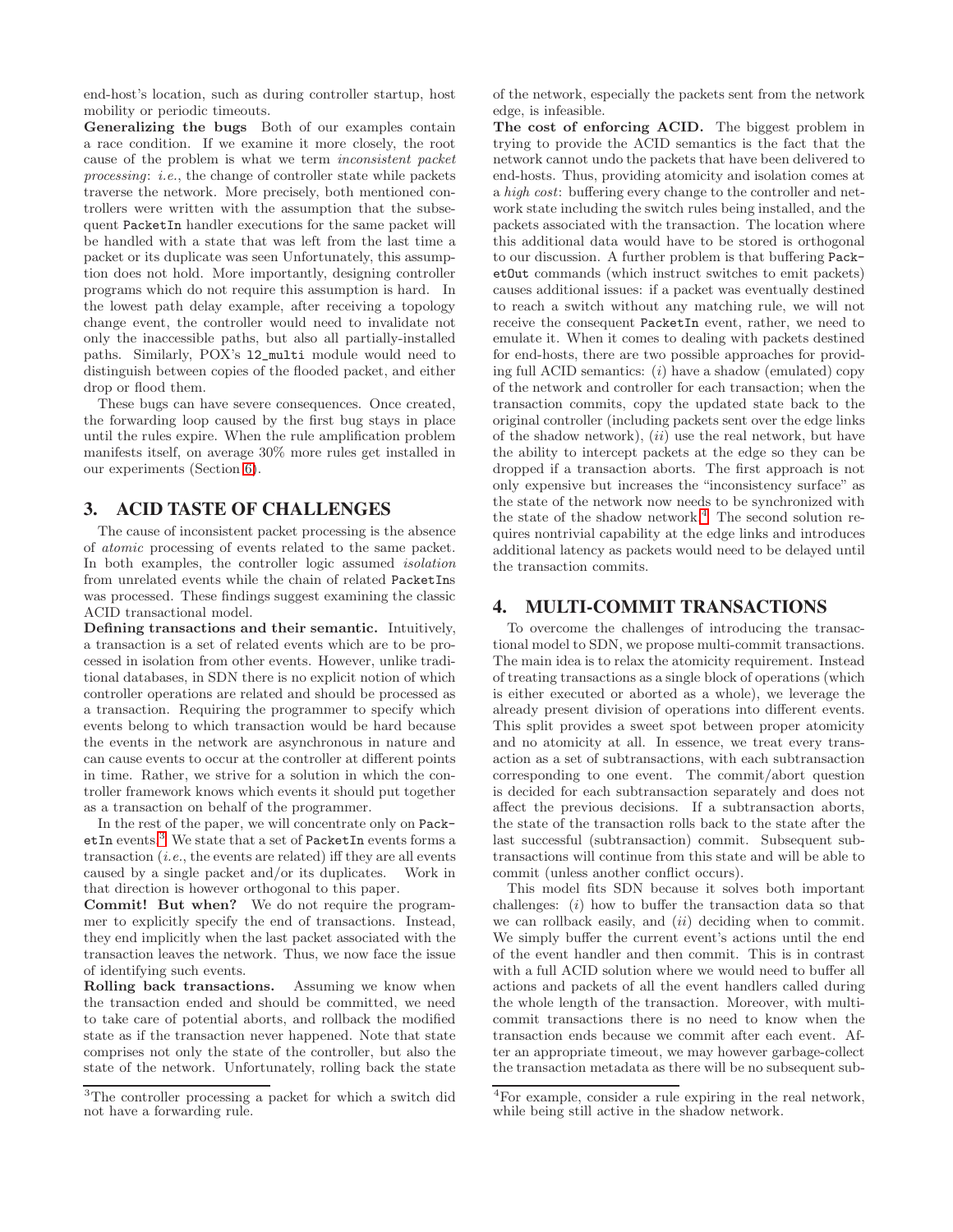transactions. In the rest of this section, we describe how we can provide good consistency properties and what the exact semantics of our model is.

Dependencies between transactions. The main reason for relaxing atomicity was to avoid expensive packet buffering. This leads us to a new problem—any packet leaving the network may potentially cause a response, i.e., traffic that is causally related to that packet. A response packet will start a second transaction that should be processed in isolation. Isolation however breaks the dependency relationship (causality) and may result in conflicts between transactions.

We illustrate this *isolation problem* using the same l2\_multi controller from section [2.](#page-1-1) This time, we assume it uses transactions, i.e., the controller will process (flood) clones of the original packet in isolation from other packets. The first packet from  $h_1$  to  $h_2$  starts transaction  $T_1$ which learns  $h_1$  and floods the packet and its duplicates throughout the network. When host  $h_2$  responds, the reply packet creates a new transaction  $T_2$ . Now consider that the original packet was still being flooded when the reply packet is observed, *i.e.*,  $T_1$  did not finish. Assuming perfect isolation of controller state between  $T_1$  and  $T_2$ ,  $T_2$  learns about  $h_2$ 's location but does not know about  $h_1$  and thus floods. Although flooding in both directions is harmless, at commit time we will need to decide the state of both transactions. Should we commit both of them even if they are in a read-write conflict  $T_1 = [read(h_1), write(h_2)]$  versus  $T_2 = [read(h_2), write(h_1)]$ ?

In this case, committing both transactions does not create an inconsistency. However, ignoring read-write conflicts or employing an eventual consistency model in general does not work for all controllers.<sup>[5](#page-3-0)</sup>

To preserve dependencies, we need to take care of the state that other (possibly concurrent) transactions see after each subtransaction of  $T_i$  commits. Because a commit of subtransaction of transaction  $T_i$  might be accompanied by packets sent to the edge of the network, any transaction  $T_i$  starting after this commit must be able to see this commit, even if  $T_i$  and  $T_j$  continue concurrently.<sup>[6](#page-3-1)</sup> On the other hand, old transactions should not be able to see modifications made by the newer transactions  $(i.e.,$  to ensure the isolation property). In summary, let  $T_1$  and  $T_2$  be transactions, with  $T_1$  starting before  $T_2$ . Then, we would like the following behavior  $(x \text{ is a part of the controller state})$ :

- $T_1$  and  $T_2$  both read  $x$ : Ok.
- $T_2$  reads x after  $T_1$  writes x and commits:  $T_2$  will see the write (Dependency)
- $T_1$  reads x after  $T_2$  writes x and commits:  $T_1$  will not see the write (Isolation).

Guaranteeing consistency. To avoid inconsistencies in the controller, we need to provide serializability for the transactions.<sup>[7](#page-3-2)</sup> In particular, this means that all commits (subtransactions) of a transaction must be ordered together. When coupled with the dependency criterion, this requirement forces the only possible serial order  $T_{1,1}, T_{1,2}, \ldots, T_{1,n_1}, T_{2,1}, T_{2,2}, \ldots, T_{2,n_2}, T_{3,1}, \ldots$  where  $T_{i,j}$ represents the  $j - th$  subtransaction of transaction i and



Figure 2: Illustration of the interaction between transactions.  $T_1$ 's write conflicts with already committed  $T_2$ 's read.  $T_1$  must be aborted otherwise it could create an inconsistency.

transactions are ordered by their starting time. This step also finalizes our "behavior table" by adding the following points:

- $T_2$  writes x after  $T_1$  reads x and commits:  $T_2$  should be able to commit.
- $T_1$  writes x after  $T_2$  reads x and commits: This is a read-write conflict and one of the subtransactions needs to abort. As  $T_2$  is already committed,  $T_1$  needs to abort

Committing/aborting. All reads and writes in a transaction are logged. At commit time, the transaction  $T_i$  is able to commit either if  $(i)$  all pending operations are reads, or  $(ii)$  there is no read-write conflict in the controller. Although a write-write conflict of subtransactions does not necessarily need to be aborted, a write-write conflict spanning several subtransactions might cause inconsistencies. In our current model, we simply convert all write-write conflicts to readwrite conflicts by requiring transactions to first read variables that are being written.

In the case a subtransaction aborts, we need to rollback its state. Fortunately, aborting a subtransaction is easy because a subtransaction consists only of a single event handler, we can simply buffer all the controller state changes and network commands till the end of the handler. When the subtransaction commits, the buffers are flushed and in case of abort the buffers are cleared.

The possibility of some subtransactions aborting might lead to a concern that this model can cause additional programmer effort and/or that the transaction itself might be left in an inconsistent state. Here, we simply argue that aborting a PacketIn event is equivalent to not receiving that event in the first place. So, from the standpoint of the controller, an aborted subtransaction is equivalent to a lost packet—a situation that the controller should anyway be able to handle.

Moreover, subtransaction aborts are rarely necessary. Specifically, all read-only transactions are abort-free. Additionally, assuming a sequential execution of event handlers, all transactions that write only in the first subtransaction are also abort-free. We argue that most of the controllers are performing most of their writes in the first subtransaction and then they just read. Even if they continue writing state, it is usually just rewriting the state with the same values  $(e.g.,$  re-learning MAC mapping), which is efficiently equivalent to reads.

Finally, a careful reader might have noticed that in our case the aborted subtransaction always belongs to an older transaction. This might potentially lead to starvation. So

 $^5$  We include the example in the companion technical report [\[13\]](#page-5-4).

<span id="page-3-0"></span><sup>&</sup>lt;sup>6</sup> This violates the traditional isolation property but it is required in our weak atomicity model.

<span id="page-3-2"></span><span id="page-3-1"></span><sup>&</sup>lt;sup>7</sup> We assume that a controller that is processing transactions serially is correct as it will avoid race conditions.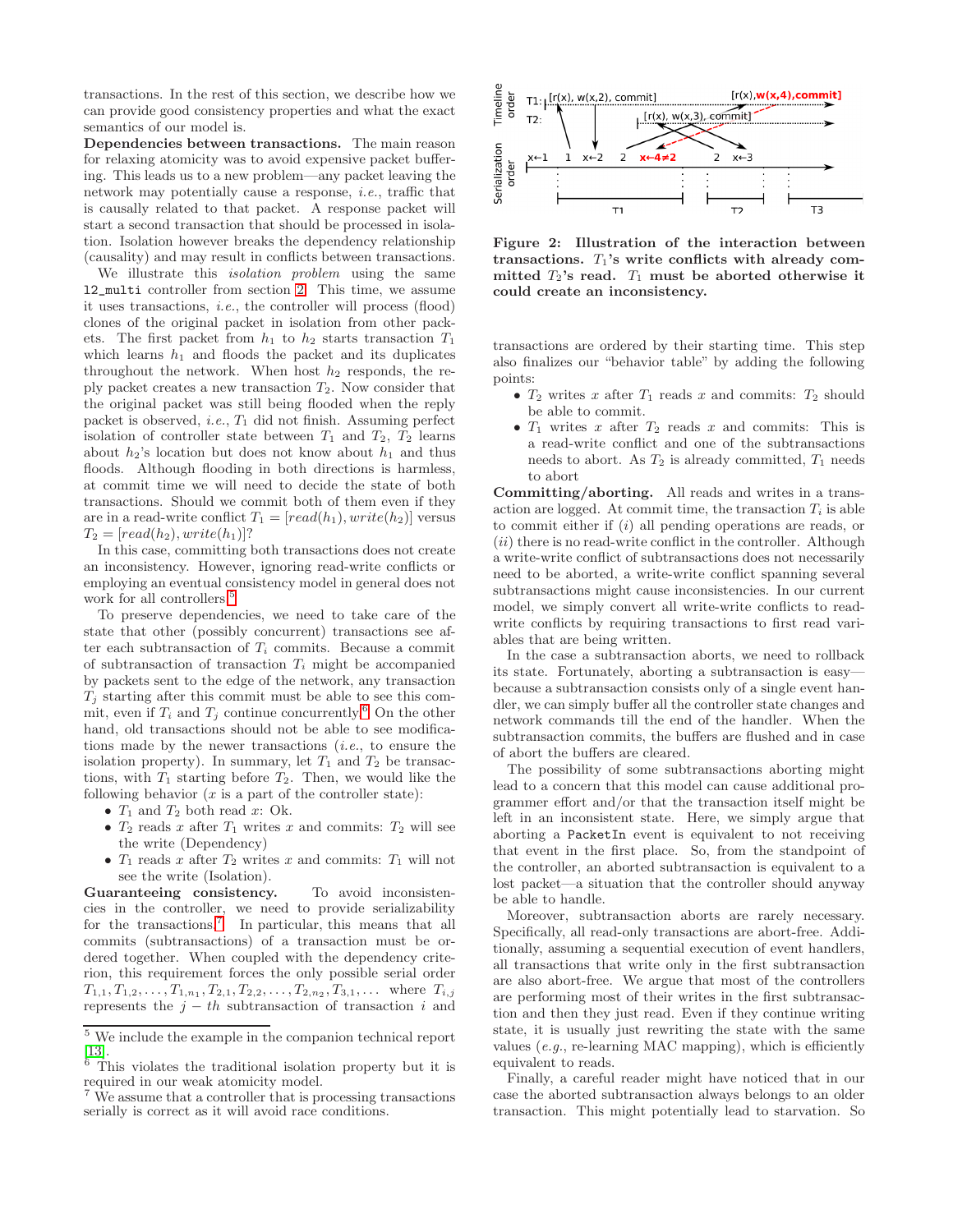far we do not have evidence of this behavior but we need to confirm this using experiments with more controllers.

Being optimistic. In addition to allowing our transactions to commit several times, we also require each subtransaction to be nonblocking. In particular, this requirement stems from the fact that the transaction cannot block because of other transactions (e.g., long-lived ones). Rather than rely on a locking mechanism, we advocate to use a form of optimistic concurrency control [\[11\]](#page-5-5). Optimistic concurrency control is especially useful in low-contention scenarios and we expect controllers to be such. Moreover, it ensures that read-only (sub)transactions will never fail.

## **5. PROTOTYPE**

We have built an early prototype of OF.CPP for the POX controller platform written in Python. The goal here is to verify the feasibility of consistent packet processing. Though, the prototype is not optimized in any way. We leave the performance evaluation and any optimizations (especially in the transactional engine) for future work. Currently, the OF.CPP prototype does not buffer network operations, i.e., it does not provide full event rollback functionality. This is mainly because the controllers we tested do not cause abort operations (the write happens only in the first event/step). Moreover, the prototype does not garbage collect transactions.

Usage. Using OF.CPP is simple, and we demonstrate this by providing the new transactional semantics in a drop-in replacement of the Python's dictionary. The user only needs to replace the controller's global state dictionaries with this new class. To relieve the programmer from specifying the transactions boundaries, we wrap the PacketIn handler with our own code.

Transactional dictionary. The main part of the prototype is TransactionalDict, the multi-commit transaction dictionary (key-value store). The dictionary API is consistent with the Python's API except for several new methods that are not visible to the programmer:

- dict.newTransaction(): creates a new transaction and returns its id.
- dict.checkout(id): selects the currently active transaction. All read/write operations from now on will belong to this transaction.
- dict.commit(): tries to commit all pending changes of the current transaction. If there is a conflict, all pending changes are reverted and the transaction aborts (an exception is thrown).

The standard dict [key] read/write dictionary access operations are logged and appended to the pending list of the transaction.

Identifying transactions. To identify transactions, we store a "transaction tag" inside the packet header. Our current prototype uses the VLAN tag but it is easy to replace it with any other usable header field. Upon receiving an untagged packet, we create a new transaction and invoke the checkout operation. Upon receiving the tagged packet, we checkout the transaction with the id from the tag. Although we would need to intercept all commands to the switches that are related to the transaction, our prototype currently intercepts only the PacketOut commands.



<span id="page-4-1"></span>Figure 3: The number of rules installed by the standard and transactional versions of POX l2\_multi in multiple trace replays in Mininet.

## <span id="page-4-0"></span>**6. EVALUATION**

In this section, we examine:  $(i)$  the magnitude of the problem caused by the amplification bug in the POX l2\_multi controller, and  $(ii)$  the applicability of our OF.CPP prototype to solve the problem. We set up an experiment in a Mininet [\[6\]](#page-5-6) testbed with a Fat-Tree topology containing 20 switches and 16 end-hosts. Because the Fat-Tree topology contains cycles, we enable the POX spanning-tree module, which disables some links for flooding. This however affects only packets forwarded to the special "flood" (OFPP\_FLOOD) port and leaves normal traffic unaffected. The experiment consists of a replay of a short trace with seven flows, emulating cold start of the controller. We modify the controller to issue non-expiring rules and record the total number of rules installed in the switches during the experiment.

We compare this number against the one obtained by a transactional version of l2\_multi running in our prototype, which avoids the rule amplification. The results in Figure [3](#page-4-1) indicate that the rule amplification bug manifests itself across all experiments, albeit with varying intensity. On average, there are 30% more rules installed. Finally, the figure shows that OF.CPP behaves consistently. We manually confirmed that OF.CPP installs only the expected rules.

#### **7. DISCUSSION AND FUTURE WORK**

We view this paper as a promising start to introducing a new transactional model into OpenFlow controllers. As the number of OpenFlow programmers increases in enterprise environments, we believe that OF.CPP will be effective in eradicating the difficult-to-diagnose kind of bugs we demonstrated in this paper. Next, we examine some potential questions:

How general is OF.CPP? To further demonstrate OF.CPP's generality, we plan to showcase its seamless integration into a few popular controllers. Doing so will require analyzing the data structures used by these controllers and developing their transactional counterparts.

What about other type of events? There are other events besides PacketIns that might be important for the controller. As an example, consider link up/down events. Handling link up events in OF.CPP is easy as we can isolate the event from the old transactions. Link down events can be treated similarly if they do not conflict with concurrent transactions. However, if a link down event affects rules touched by a transaction, the transaction needs to abort. In this case, OF.CPP will need to inform the controller about the abort explicitly and the controller will then need to clean-up the state of previous sub-transactions similarly as in compensating transactions [\[10\]](#page-5-7). Although this scenario requires special controller recovery logic, we still believe that